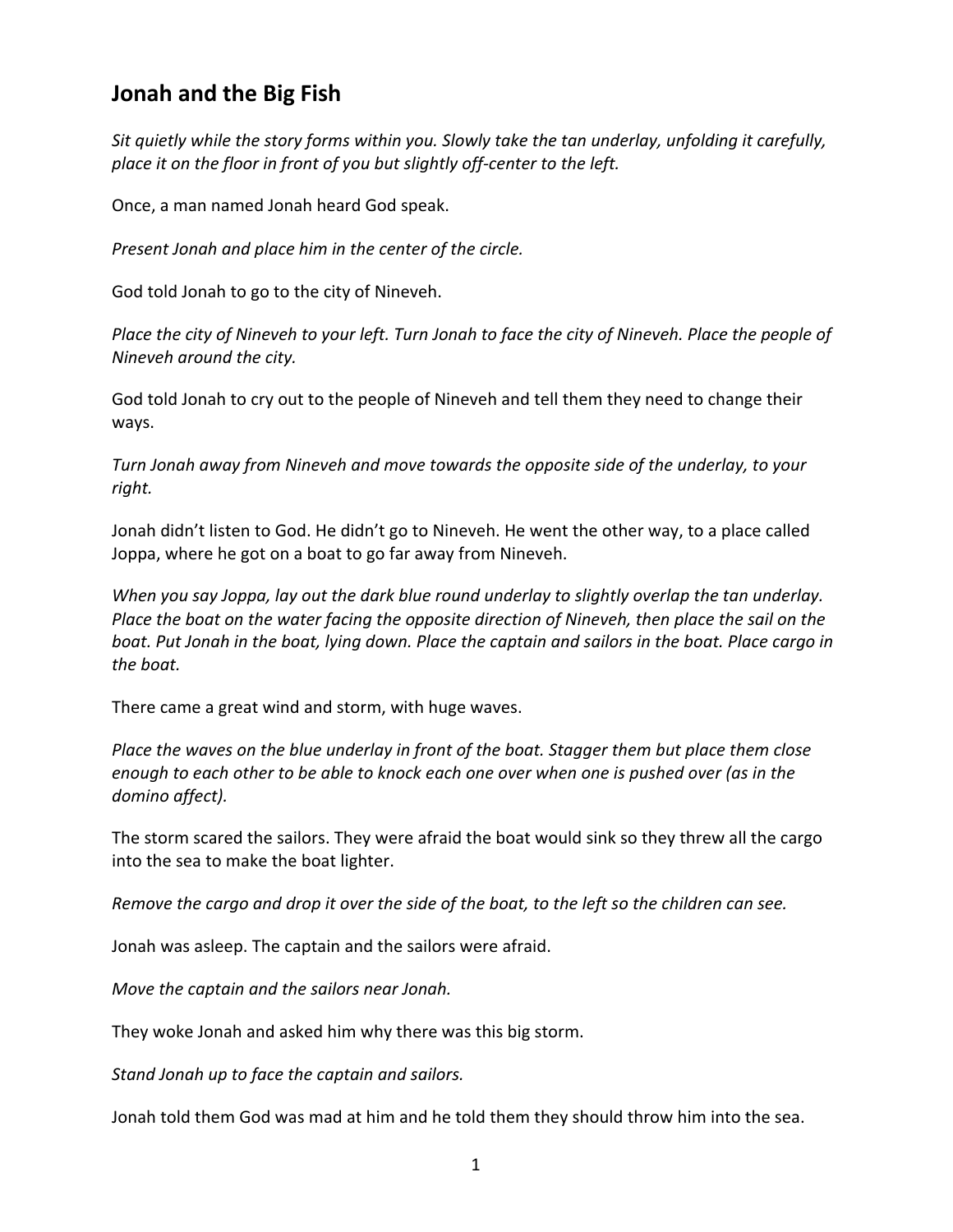The sailors did not want to throw Jonah into the sea. They tried to row the boat to shore but could not.

*Pretend that you want to turn the boat toward the shore but cannot. Give up after a failed attempt.* 

The sailors did not want to hurt Jonah, but they were afraid of the storm, so they prayed for him and threw him into the sea.

*Take Jonah out of the boat and place him on the blue underlay between the boat and the large waves.* 

Immediately the storm ended & the waves calmed.

*Flatten the large waves so they all topple over and lay flat.*

The sailors were grateful the storm was over and they prayed and thanked God.

God sent a big fish to swallow Jonah.

*Introduce the big fish and place Jonah in the fish's mouth.* 

Jonah stayed in the fish's stomach for 3 days and 3 nights. While he was in the belly of the fish, he prayed to God.

God made the fish spew Jonah out on dry land.

*Turn the fish towards the tan underlay and remove Jonah and lay him on the 'land.' Then stand Jonah up, facing Nineveh.*

Jonah was near Nineveh.

God told Jonah to go tell the people of Nineveh to change their ways, to do good things.

*Move Jonah near the city and repeat God's message as if your heart really isn't in it.*

Jonah went into the city to share God's message saying, "You need to change your ways. You need to stop making bad choices. You need to do what is good."

*Turn people of Nineveh towards Jonah.*

The people listened to Jonah and they believed his message. Everyone prayed to God, from the oldest person to the smallest child.

*Present King figure and place him in the midst of the people near Jonah.* 

The King made a law that no person and no animal was to eat or drink anything. They were all ordered to pray. He ordered the people to do only good things and to pray for God to forgive them.